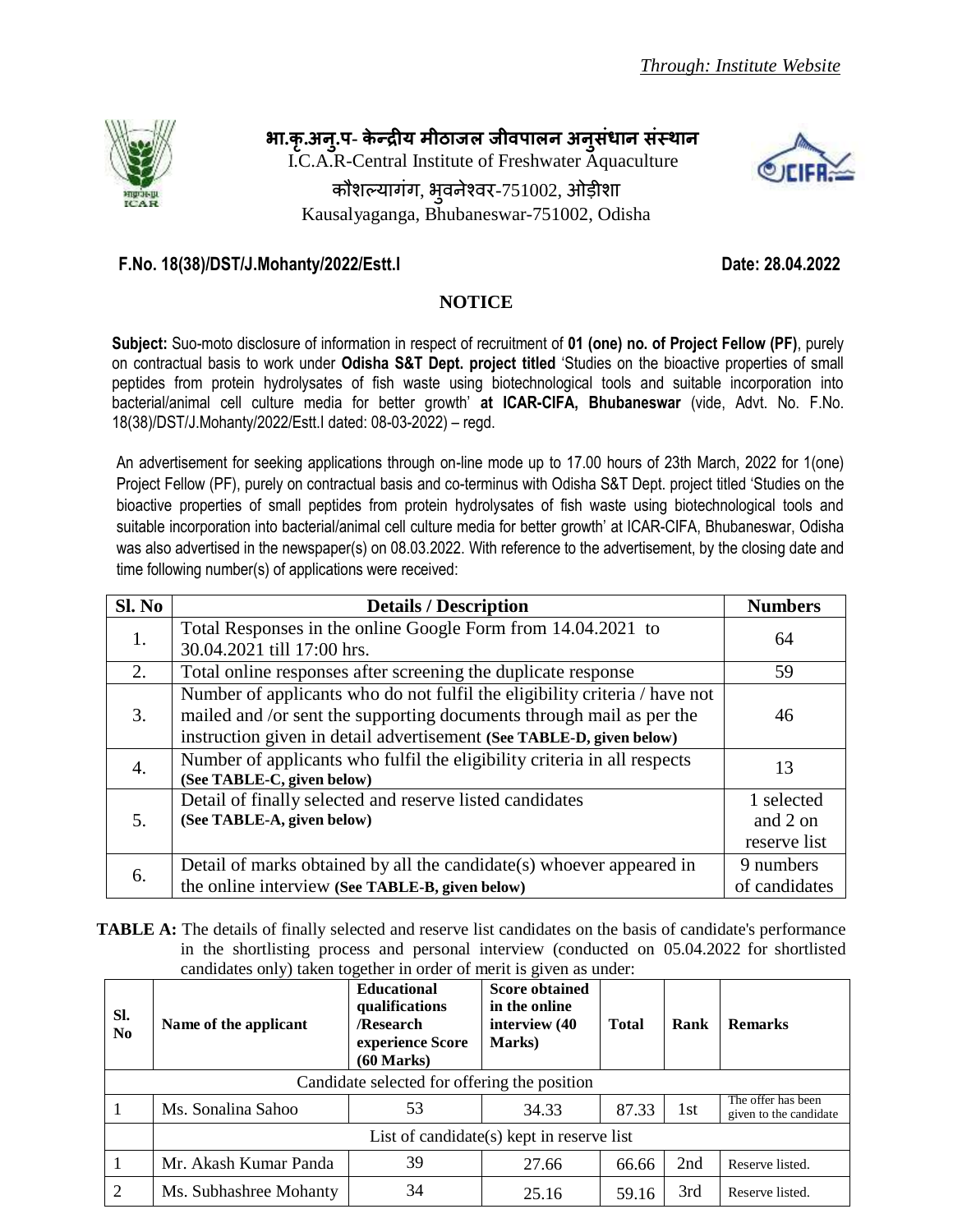| <b>SL.NO</b>   | <b>NAME</b>               | <b>Educational</b><br><b>Qualifications/experience</b><br>Score (60 Marks) | Score obtained in the<br>online interview (40<br>Marks) | <b>Total</b> |
|----------------|---------------------------|----------------------------------------------------------------------------|---------------------------------------------------------|--------------|
|                | Sonalina Sahoo            | 53                                                                         | 34.33                                                   | 87.33        |
| $\overline{2}$ | Chirasmita Mohanty        | 46                                                                         | Did not appear                                          | 46.00        |
| 3              | Akash Kumar Panda         | 39                                                                         | 27.66                                                   | 66.66        |
| $\overline{4}$ | Santosh Kumar Sahoo       | 35                                                                         | 18.16                                                   | 53.16        |
| 5              | Subhadarshini Parida      | 35                                                                         | 18.83                                                   | 53.83        |
| 6              | <b>Subhashree Mohanty</b> | 34                                                                         | 25.16                                                   | 59.16        |
| 7              | Athira S Babu             | 33                                                                         | 18.16                                                   | 51.16        |
| 8              | Priyanka Mohanty          | 32                                                                         | 17.83                                                   | 49.83        |
| 9              | Puspamita Dhir            | 32                                                                         | 15.50                                                   | 47.50        |
| 10             | Smruti Priya Panda        | 31                                                                         | 15.83                                                   | 46.83        |

**TABLE B:** The details of marks obtained by the candidate(s) whoever appeared in the online interview on 05.04.2022:

TABLE C: List of Candidates who were found meeting all the eligibility requirements for their shortlisting for interview on the basis of marks obtained by them against educational qualifications and research experience:

| Sl. No         | <b>NAME</b>                | <b>Educational qualifications / experience Score</b> |
|----------------|----------------------------|------------------------------------------------------|
| 1              | Sonalina Sahoo             | 53                                                   |
| 2              | Chirasmita Mohanty         | 46                                                   |
| 3              | Akash Kumar Panda          | 39                                                   |
| $\overline{4}$ | Santosh Kumar Sahoo        | 35                                                   |
| 5              | Subhadarshini Parida       | 35                                                   |
| 6              | <b>Subhashree Mohanty</b>  | 34                                                   |
| 7              | Athira S Babu              | 33                                                   |
| 8              | Priyanka Mohanty           | 32                                                   |
| 9              | Puspamita Dhir             | 32                                                   |
| 10             | Smruti Priya Panda         | 31                                                   |
| 11             | Gaurab Nandi               | 30                                                   |
| 12             | Snigdha Santoshi Mahapatra | 29                                                   |
| 13             | Pallavi Ghose              | 29                                                   |

**Note:** On the basis of marks obtained by the above said candidates against educational qualifications and research experience, top 10 candidates in merit were short listed for attending the online interview. While issuing the formal communication for attending the interview, the willingness of the shortlisted candidate(s) was sought by email within 24 hrs from the timing of issuing the communication.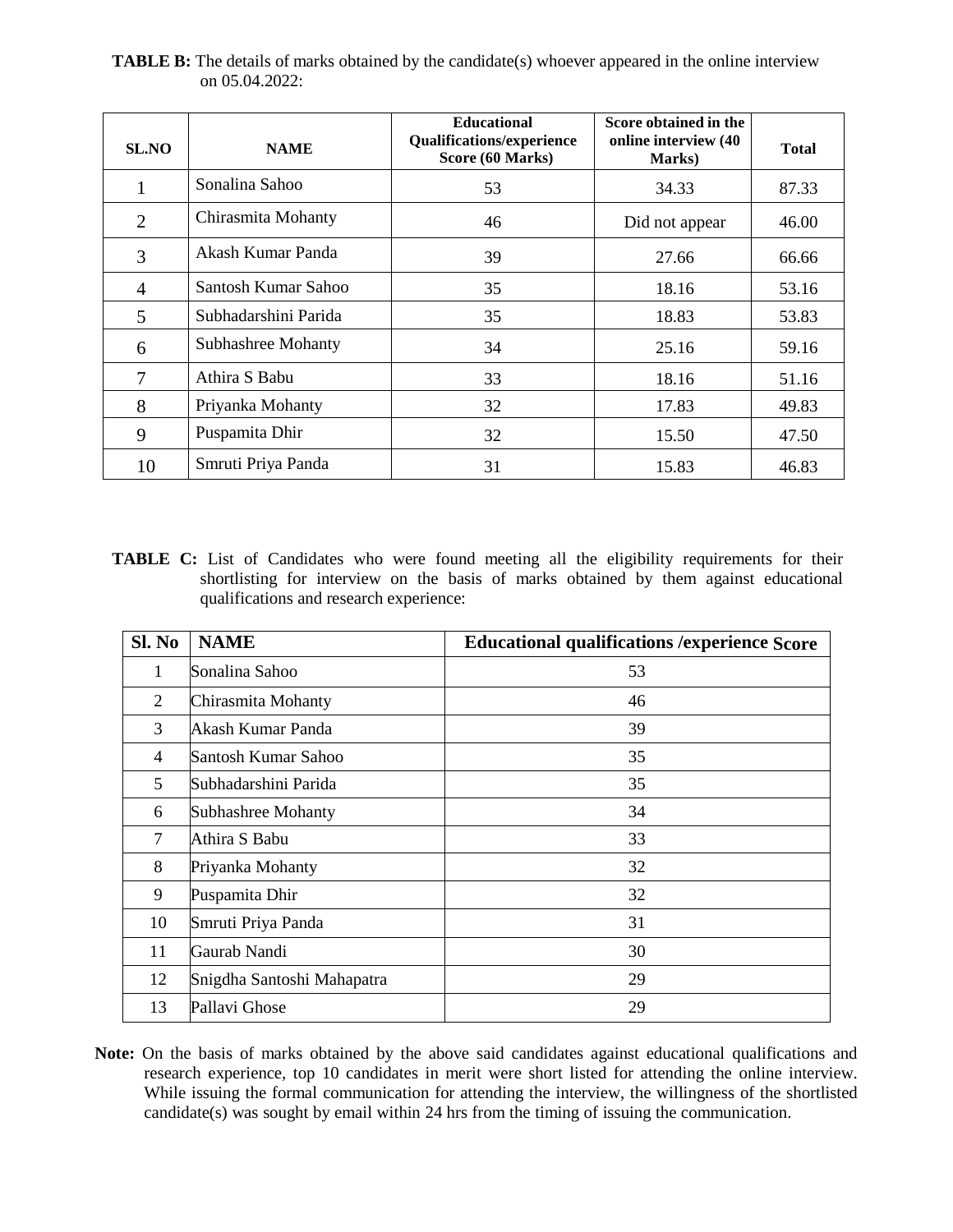**TABLE D:** Details of 46 numbers of candidates who were not found eligible for shortlisting process due to the reason as mentioned in the remark's column of the table given here under:

| Sl. No. | <b>NAME</b>              | Remarks for rejection of application                              |
|---------|--------------------------|-------------------------------------------------------------------|
| 1.      | Muppuri Sapthagiri       | Application (Annex-III) and supportive<br>documents not submitted |
| 2.      | Saipriyambada Mohapatra  | Does not fulfil eligibility criteria                              |
| 3.      | Amritha S R              | Does not fulfil eligibility criteria                              |
| 4.      | Phakir Jena              | Application (Annex-III) and supportive<br>documents not submitted |
| 5.      | Soloni Nanda             | Application (Annex-III) and supportive<br>documents not submitted |
| 6.      | Sanu Harijan             | Application (Annex-III) and supportive<br>documents not submitted |
| 7.      | Pabitra Mohan Maharana   | Application (Annex-III) and supportive<br>documents not submitted |
| 8.      | Nilakantha Bhoi          | Application (Annex-III) and supportive<br>documents not submitted |
| 9.      | Dillip Kumar Gouda       | Application (Annex-III) and supportive<br>documents not submitted |
| 10.     | Deepak Pradhan           | Application (Annex-III) and supportive<br>documents not submitted |
| 11.     | Pravas Kumar Mahapatra   | Application (Annex-III) and supportive<br>documents not submitted |
| 12.     | Asit Aryaprakash Acharya | Application (Annex-III) not submitted                             |
| 13.     | Sangram Panda            | Application (Annex-III) and supportive<br>documents not submitted |
| 14.     | Sourav Nath              | Application (Annex-III) and supportive<br>documents not submitted |
| 15.     | Lambodar Mohanta         | Application (Annex-III) and supportive<br>documents not submitted |
| 16.     | Sthitipragyan Nayak      | Application (Annex-III) not submitted                             |
| 17.     | Shaktiprasad Mishra      | Does not fulfil eligibility criteria                              |
| 18.     | Pratyush Kumar Sahu      | Application (Annex-III) and supportive<br>documents not submitted |
| 19.     | Murali                   | Application (Annex-III) and supportive<br>documents not submitted |
| 20.     | Biswa Ranjan Mishra      | Application (Annex-III) and supportive<br>documents not submitted |
| 21.     | Satyanarayan Sahu        | Does not fulfil eligibility criteria                              |
| 22.     | Sagarika Tripathy        | Application (Annex-III) not submitted                             |
| 23.     | Deepak Kumar Nayak       | Application (Annex-III) and supportive<br>documents not submitted |
| 24.     | Nibedita Sahoo           | Application (Annex-III) and supportive<br>documents not submitted |
| 25.     | Soumyashri Das           | Does not fulfil eligibility criteria                              |
| 26.     | Ajit Kumar Bishoyi       | Application (Annex-III) and supportive<br>documents not submitted |